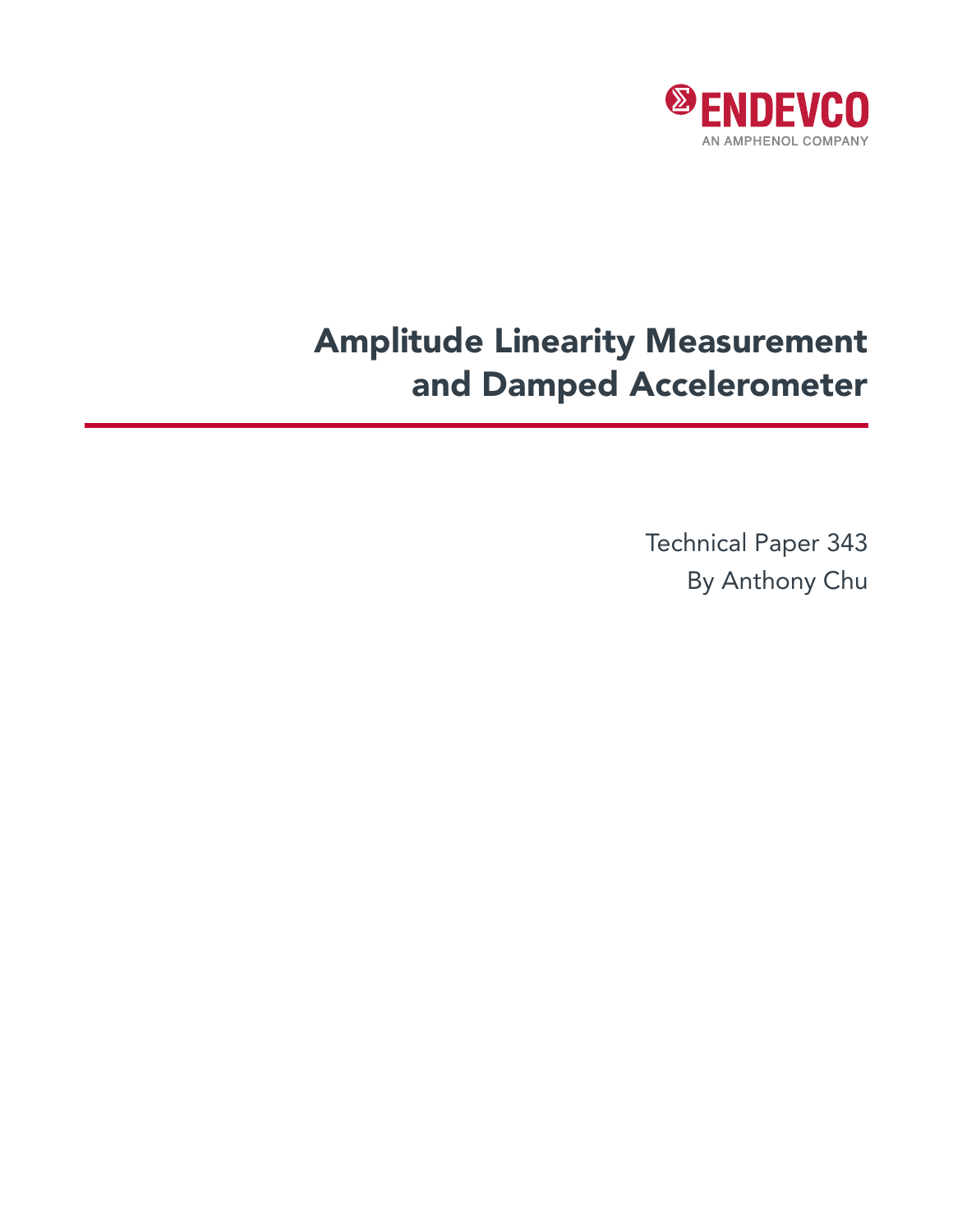Amplitude linearity is a measure of how linear the output of an accelerometer is over its specified amplitude range. It is sometimes called amplitude non-linearity, since it specifies the deviation from perfect linearity. Manufacturers of accelerometers typically rely on several methods to measure non-linearity of the device. Here are three commonly used test apparatus and their physical characteristics:

## 1. Static Method - Centrifuge

- This is applicable only to accelerometers with DC response
- Test under static condition (one-sided loading)
- Input level is very accurate and controllable
- Max g level is only limited by the speed of the centrifuge
- Excitation frequency is at zero Hertz (static)
- 2. Sinusoidal Method Electrodynamic shaker (suitable for only lower range devices)
- Excitation frequency is at zero Hertz (static)
- Test under dynamic condition (positive and negative loading)
- Input level is repeatable and controllable
- Max g level limited by the shaker (typically no more than 100 g)
- Excitation frequency is shaker dependent

### 3. Impulse Method - Pneumatic driven projectile (suitable for higher range devices)

- This is applicable to accelerometers with AC or DC response
- Test based on an impulse (one-sided loading)
- Input level is not well controlled
- Max g level limited by the velocity and the weight of the projectile
- Excitation frequency is dependent on the pulse width of the impact and the shape of the contact patch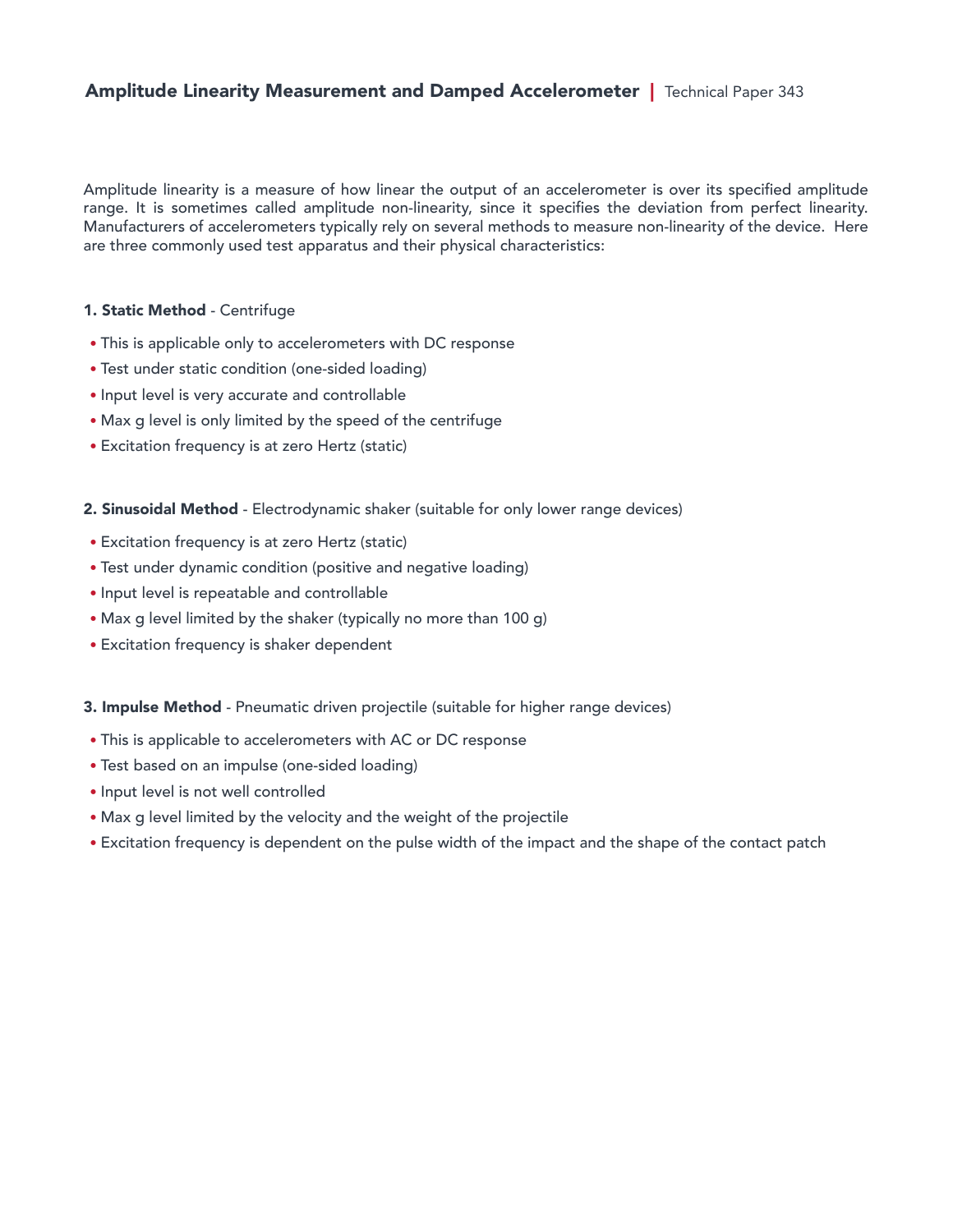With a typical accelerometer (undamped), measuring non-linearity by any of the above test methods is feasible with a typical accelerometer (undamped), measuring non-imeanty by any or the above test methods is reasible<br>due to the broad frequency response of an undamped design (Figure 1). In testing higher range accelerometers, impulse method is typically used due to its high acceleration capacity. However, with a damped accelerometer of higher g range (>100g), the use of impulse method may present a practical challenge because of its inherent high frequency roll-off (Figure 2). With a typical accelerometer (undamped) measuring non-linearity by any of the above test methods is feasible present a proposed because  $\mu$  is inherent high frequency roll-off (Figure 2).

#### Figure 1 *Figure 1*

Frequency response of an undamped accelerometer *Figure 1 Frequency response of an undamped accelerometer Frequency response of an undamped accelerometer Figure 1 Figure 1*



Frequency Frequency *Frequency Frequency*







To understand why this may be a problem in measuring non-linearity. Let's first look at the input To understand why this may be a problem in measuring non-linearity. Let's first look at the input of the impulse method. The physical construction of the impulse shock machine, typically a pneumatic driven projectile, determines the amount of energy available. The shock pulse is a function of the amplitude (g) and pulse duration (t). The maximum area under the pulse curve is fixed by the available energy of the machine.<br>
1. The state of the state of the state of the state of the state of the state of the state of the state of th In other words, a machine can either produce higher g with short pulse duration or lower g with long pulse duration. To do both will require an impulse machine that is huge in size and complexity. To understand why this may be a problem in measuring non-linearity. Let's first look at the input characteristics g with short pulse duration or lower g with long pulse duration. To do both will require an impulse

Figure 3 shows a typical input waveform created by a pneumatic driven projectile. At lower shock level (<1,000g), the pulse width is relatively long. Its frequency spectrum can be illustrated in Figure 4. g with short pulse duration or lower g with long pulse duration. To do both will require an impulse

#### *Figure 3* Figure 3 *Figure 3*

*Time history of a lower level shock pulse Time history of a lower level shock pulse* Time history of a lower level shock pulse *Figure 3 Figure 3*









Time **Figure 1 Time Figure 1**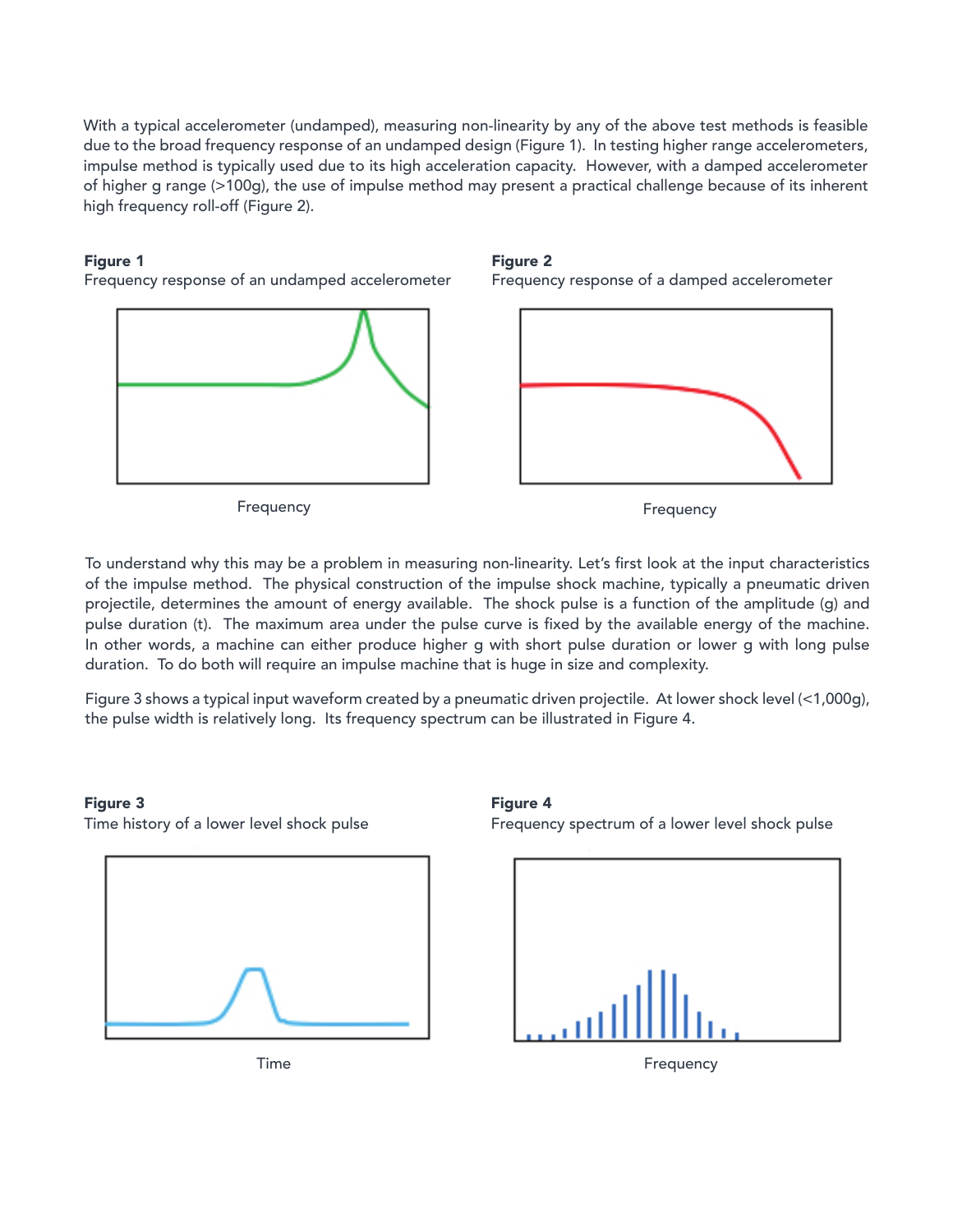Figure 5 Bandwidth of accelerometers and input spectrum *Figure 5 Bandwidth of accelerometers and input spectrum*



Both damped and undamped accelerometers have Both damped and undamped accelerometers the necessary bandwidth to handle all the frequency components produced by such a lower level impulse, as illustrated in Figure 5.

As the shock level of the impulse shock machine increases, the pulse width gets much shorter and its rise time<br>. faster. Figure 6 and 7 show the time and frequency spectrum of a higher level shock pulse.

## Figure 6

Time history of a higher level shock pulse *Figure 6 Figure 6*



#### *F*<br>Pouces *Frequency spectrum of a higher level shock pulse* Frequency spectrum of a higher level shock pulse *Figure 7* Figure 7  $\mathbf 6$  the shock machine increases, the pulse shock machine increases, the pulse width gets much shock much shock much shock much shock much shock much shock much shock much shock much shock much shock much shock much sh rist time faster. Figure 6 and 7 shock the time and frequency spectrum of a higher level shock



of its higher frequency roll-off, is not able to capture all the higher frequency components. This is illustrated in Figure 8. At higher g level, the shorter duration pulse contains much more high frequency components due At higher g level, the shorter duration pulse contains much more high frequency components due At higher g level, the shorter duration pulse contains much more high frequency components due to its fast rise capture all the higher frequency components. This is illustrated in Figure 8. time. In this case, the broad bandwidth of the undamped accelerometer still has no problem measuring the high frequency energy whereas the damped accelerometer, because of its higher frequency roll-off, is not able to  $\sim$  its higher frequency roll-off, is not able to capture all the higher frequency components. This is is not able to capture all the higher frequency components. This is is in the higher frequency components. This is in





## Conclusion

negative directions in order to get a complete picture weganie a magazing and should be conducted to get a complete picture of the non linear behavior of the sensor. When the non-linearity measurement of a damped when the non-linearity measurement of a dam<br>accelerometer is conducted using an impulse n decelerometer is conducted using an impaise means to get non-linear at higher g levels. However, in fact, it was due to measurement errors caused by the limited bandwidth of the accelerometer. Therefore, to accurately measure the non-linearity of a damped accelerometer, a high-g centrifuge should be used where the frequency response of the accelerometer will not be a factor in the accuracy of the measurement. The test should be conducted in both positive and accelerometer is conducted using an impulse method, results may suggest that the accelerometer started non-linear behavior of the sensor.